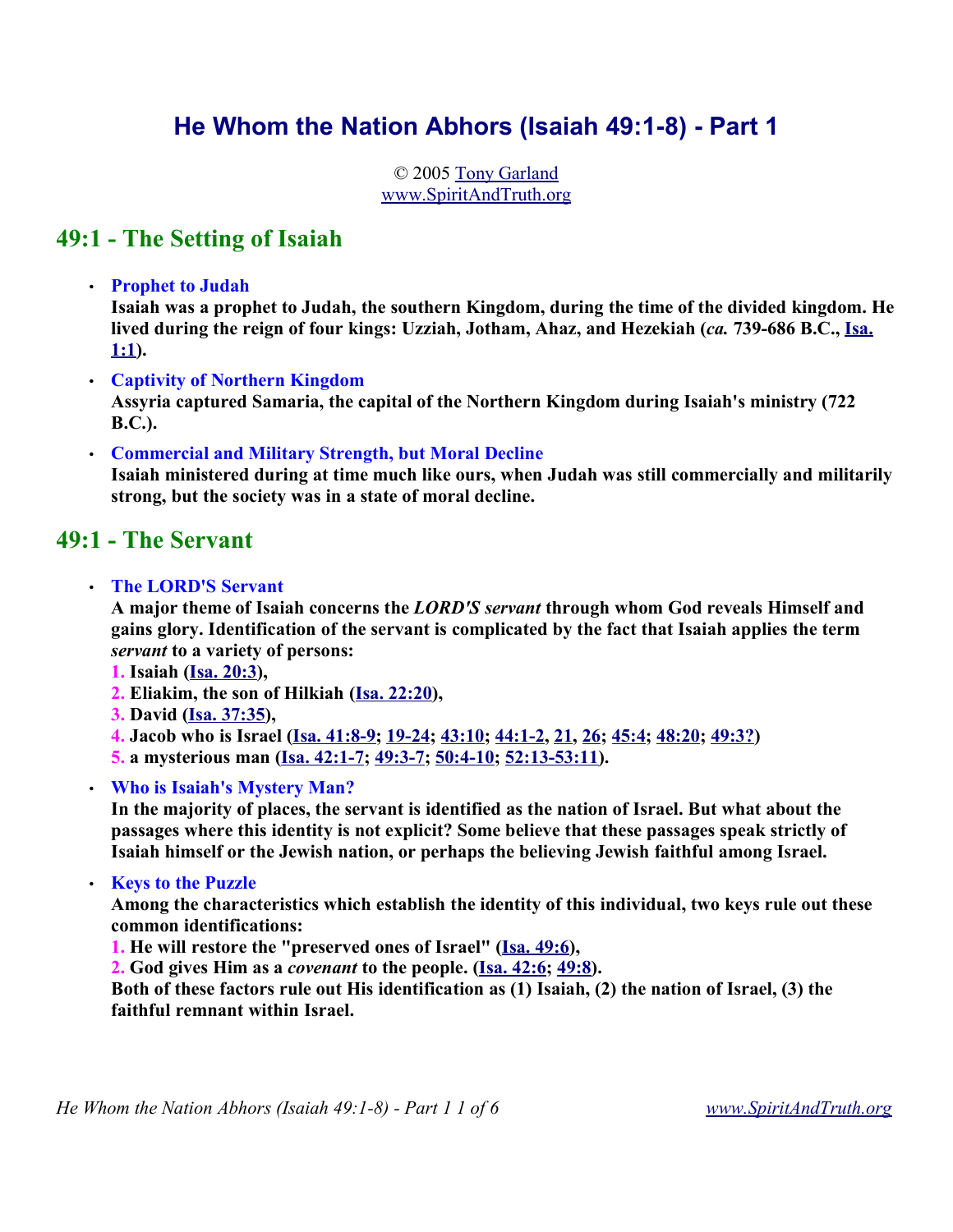## **49:1 - Listen, O Coastlands**

#### • **"Coastlands... peoples from afar"**

**The term for "Coastlands" refers to islands and shorelines. We find it in passages describing the Phoenicians, the inhabitants of Tarshish, the distant coasts of the Mediterranean Sea. Here it has a global scope -- the abode of the most distant peoples. Those who are to listen are the same ones who, in a related passage, Isaiah says are to wait for His law (Isa. 42:4).** 

• **Hear O Gentiles**

**Our passage begins almost like the famous** *Shema Israel* **: "Hear, O Israel..." (Deu. 6:4). The Servant's message here is almost a** *Shema Goyim,* **"Hear O Gentile Nations!"**

• **Israel vs. the Nations**

**Notice a distinction which will be evident throughout the passage: the distinction between** *Israel* **and** *the nations.* **Although most of what is said applies to** *all nations,* **(including Israel), different aspects of the message are emphasized with regard to each of these two groups.**

# **49:1 - The Matrix of My Mother**

#### • **"called from... the womb"**

**The Servant is called from the womb. This speaks of His special destiny, known by God prior to His birth. His purpose and service of God was ordained before birth, like that of Jeremiah (Jer. 1:5) and the apostle Paul, whom God separated from his mother's womb far in advance of his conversion (Gal. 1:15).** 

• **"from the Matrix of My mother"**

**"Matrix" can be translated:** *inward parts.* **While the Servant was literally within His mother, God** *made mention of* **(hiphil stem: "declared") His name. Here we begin to see problems with interpreting the Servant as the nation Israel or the prophet Isaiah. Although God formed and sustained Israel "from the womb" of Egypt (Isa. 44:2, 21-24; 46:3; Hos. 11:5), the man Jacob was named prior to the incubation of the nation in Egypt. Nor is there any indication that Isaiah was named by God while in his mother's womb. Matthew records the fulfillment of Isaiah's prophecy regarding the Servant (Mtt. 1:18-25).** 

• **Born of a Woman**

**Unlike the nation Israel which was formed and called out of Egypt, the** *humanity* **of the Servant is emphasized. This emphasis on the human birth of the Servant reflects the promise made to Eve to bring forth a Redeemer from her seed Who would crush Satan (Gen. 3:15). The great crucifixion Psalm, which the Servant quoted while on the cross, also emphasizes His humanity (Ps. 22:6-10)**

### **49:2 - Mouth Like a Sword**

#### • **"mouth like a sharp sword"**

**This speaks of the effectiveness of the Servant's judgments which rely exclusively upon God's** Word. He wields "the sword of the Spirit" (*Eph. 6:17*) which is " living and powerful, and sharper **than any two-edged sword, piercing even to the division of soul and spirit, and of joints and**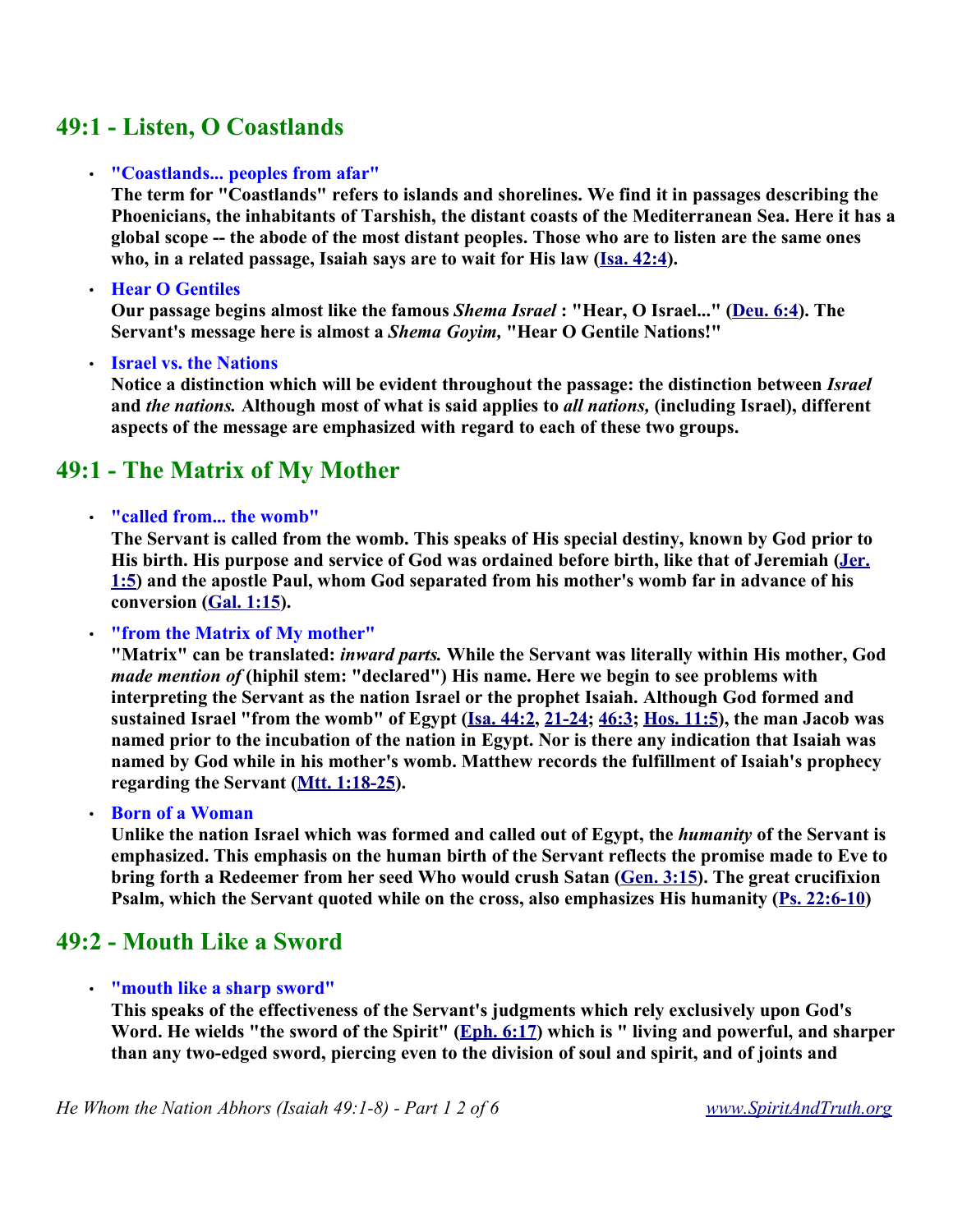**marrow, and is a discerner of the thoughts and intents of the heart " (Heb. 4:12). In this, the Servant is the ultimate embodiment of the purpose of the nation Israel which is to speak forth God's truth (Isa. 51:16; Rom. 3:1-2; 9:4). The Servant is the One Whom God predicted through Moses (Deu. 18:17-19). Isaiah also made mention of this attribute of the Servant (Isa. 11:1-4). The power of the Servant's mouth was revealed to John who saw Him in a vision of His glory, "out of His mouth went a sharp two-edged sword" (Rev. 1:16). We know from the New Testament that it is by God's spoken word that the Antichrist and the ungodly nations will be judged and overthrown at the Servant's Second Coming (2Th. 2:8; Rev. 19:15).** 

### **49:2 - He Has Hidden me**

#### • **"in the shadow of His hand He has hidden Me"**

**"He has hidden" is the word** *chaba* **which emphasizes protection, used of relief from the heat of the day under the shadow of a roof. It is in the hiphil stem which emphasizes the LORD'S active involvement as protector. "In His quiver He has hidden me." Here, the word for hidden is** *satar,* **emphasizing concealment, but also protection and safety. The Servant is concealed! This is seen by the progressive nature of revelation within Scripture. Mysterious passages give only tantalizing hints of the nature of God's unique Son (e.g., Ps. 2:7-12; Pr. 30:4). Other mysterious passages speak of the "Angel of the LORD" who appears at key junctures in Israel's history, but never reveals His name (Gen. 32:29; Ex. 23:21; Jdg. 13:6,18 cf. Rev 2:17; 3:12; 19:12).** 

• **"a polished shaft"**

**"Shaft" is the word** *chets* **meaning "arrow." "Polished" is from root meaning** *sharpened.* **The Servant is compared to a** *select arrow* **(NASB), one that has been polished so as to be extremely** *sharp* **(HCSB, NET). Among the various arrows that God has within his quiver, this arrow is His most effective weapon, reserved for a very special purpose and guaranteed to overcome His foes.** 

### **49:3 - My servant, O Israel**

• **"O Israel"**

**Since the term** *servant* **is applied to a variety of persons within Isaiah:**

- **1. Isaiah (Isa. 20:3),**
- **2. Eliakim, the son of Hilkiah (Isa. 22:20),**
- **3. David (Isa. 37:35),**

**4. Jacob who is Israel (Isa. 41:8-9; 19-24; 43:10; 44:1-2, 21, 26; 45:4; 48:20; 49:3?)**

**5. a mysterious man (Isa. 42:1-7; 49:3-7; 50:4-10; 52:13-53:11),** 

**how are we to understand the use of the term "Israel" here?**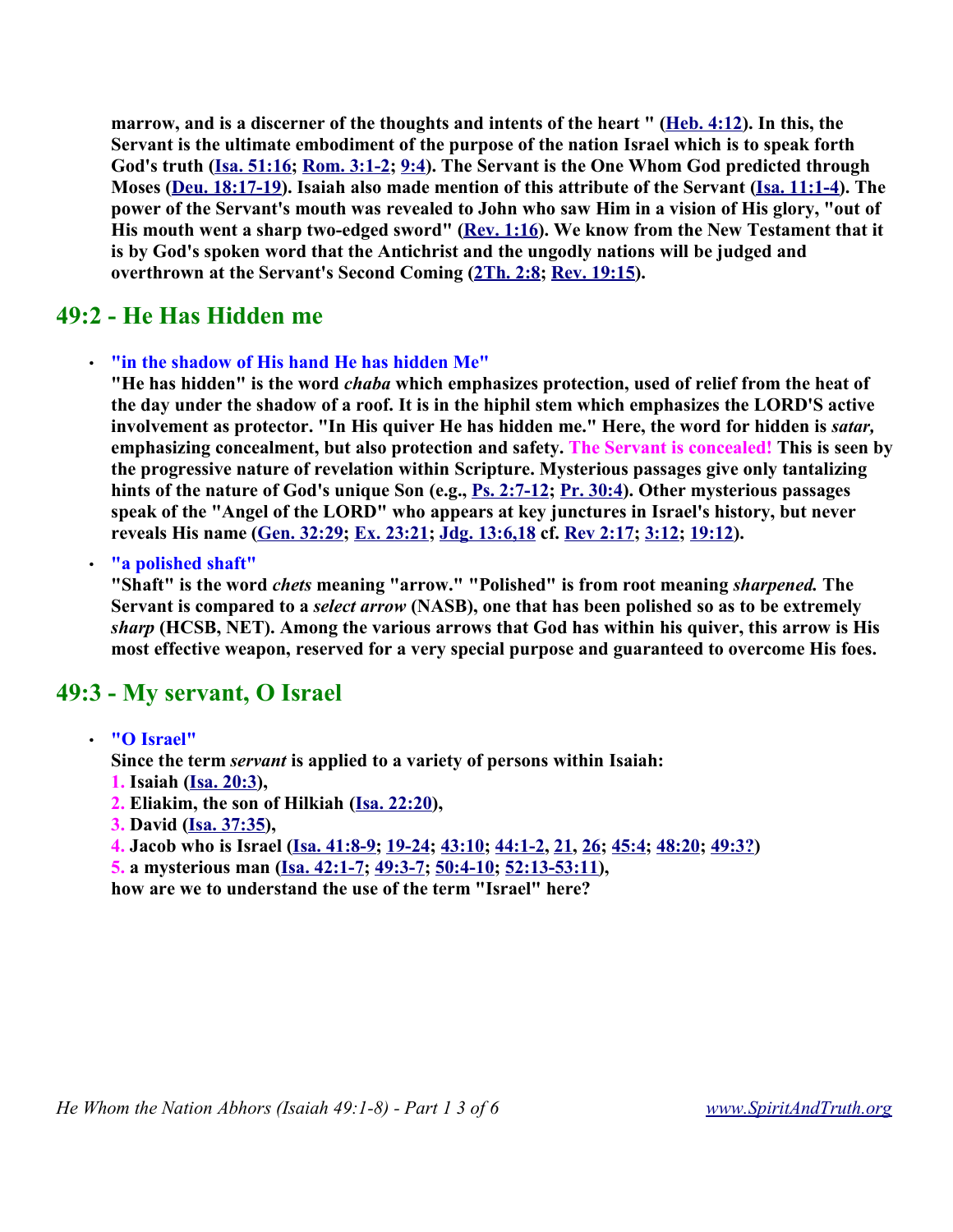## **49:3 - The King of Israel**

- **The king of a nation is sometimes called by the name of the nation itself.**
- **In His person and work He epitomizes the calling of the nation (Ex. 19:6 cf. 1Pe. 2:9).**



### **49:3 - The Ministry of His Body Beyond the Cross**

• **Many things which are said concerning the Servant also apply to His Body which ministers in His absence.**



*He Whom the Nation Abhors (Isaiah 49:1-8) - Part 1 4 of 6 www.SpiritAndTruth.org*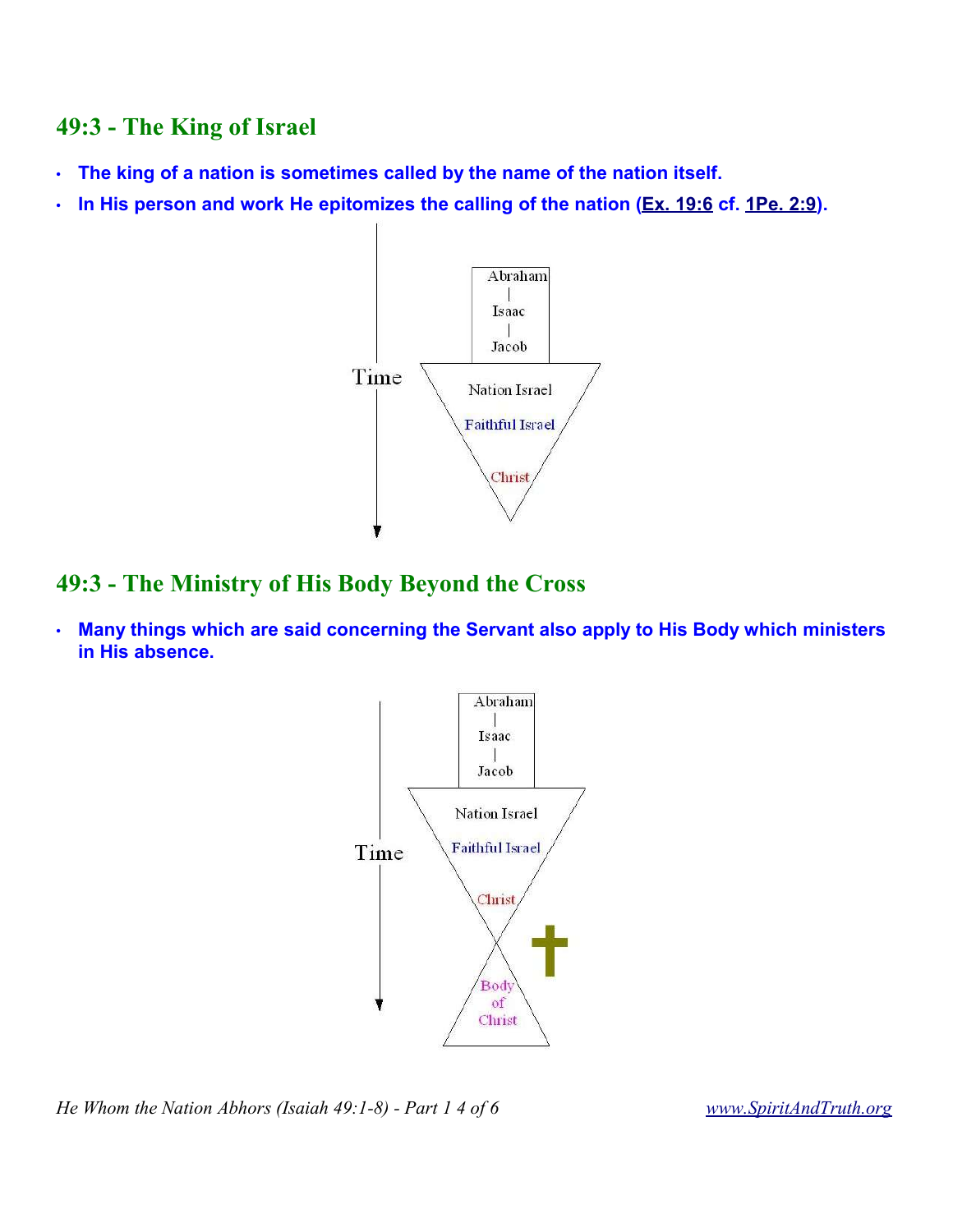# **49:4 - Labored in Vain**

• **"Then I said... "**

**In view of the subsequent "yet surely," the waw-consecutive "then" is best translated as** *but* **(NASB, HCSB, ESV, NET). There is an intentional contrast between the calling of the Servant and** *the apparent failure of His work.*

• **"I said"**

**Literally: "But I,** *even I,* **said..." Even the speaker Himself wondered. Here we see a great mystery--the tension between the deity and humanity of the Servant (Mtt. 26:38).** 

• **"I have labored in vain... spent my strength for nothing" His toil was intended to produce fruit, but resulted in apparent emptiness and vanity (***riq***) He appeared to have spent His strength "for nothing " (***tohu* **- which described the state of the earth prior to God's creative act, Gen. 1:2). This is often the pattern of God Who is shown to be strong through** *perceived* **weakness.**

# **Bibliography**

- **BKC**  Walvoord, J. F., Zuck, R. B., & Dallas Theological Seminary, *The Bible Knowledge Commentary* (Wheaton, IL: Victor Books, 1983-c1985).
- **BROWN** Brown, R. E., Fitzmyer, J. A., & Murphy, R. E., *The Jerome Biblical Commentary* (Englewood Cliffs, N.J.: Prentice-Hall, 1996, c1968).
- **DOBL** Swanson, J., *Dictionary of Biblical Languages with Semantic Domains : Hebrew* (Old Testament), electronic ed. (Oak Harbor: Logos Research Systems, Inc, 1997).
- **EBAN** Abba Eban, *Heritage: Civilization and the Jews* (New York, NY: Summit Books, 1984).
- **GESENIUS** Gesenius, W., & Tregelles, S. P., *Gesenius' Hebrew and Chaldee lexicon to the Old Testament Scriptures* (Bellingham, WA: Logos Research Systems, Inc., 1810-1812, 2003).
- **GRAYZEL** Solomon Grayzel, *A History Of The Jews* (New York, NY: New American Library, 1968).
- **HUCKEL** Huckel, T., *The Rabbinic Messiah* (Philadelphia: Hananeel House, 1998).
- **JFB** Jamieson, R., Fausset, A. R., Fausset, A. R., Brown, D., & Brown, D., *A Commentary, Critical and Explanatory, on the Old and New Testaments.* (Oak Harbor, WA: Logos Research Systems, Inc., 1997).
- **JPS** Jewish Publication Society, *Tanakh: The Holy Scriptures : A New Translation of the Holy Scriptures According to the Traditional Hebrew Text* (Philadelphia: Jewish Publication Society, 1997, c1985)
- **JSB** Adele Berlin and Mark Zvi Brettler, *The Jewish Study Bible* (New York, NY: Oxford University Press, 2004).
- **K&D** Keil, C. F., & Delitzsch, F., *Commentary on the Old Testament* (Peabody, MA: Hendrickson, 2002).
- **MCHRIST** Arnold Fruchtenbaum, *Messianic Christology* (Tustin, CA: Ariel Ministries, 1998).
- **MSB** MacArthur, J. J., *The MacArthur Study Bible,* electronic ed., (Nashville: Word Pub., 1997, c1997).
- **STONE** Nosson Scherman, ed., *Tanach The Stone Edition* (Brooklyn, NY: Mesorah Publications, Ltd., 2001).